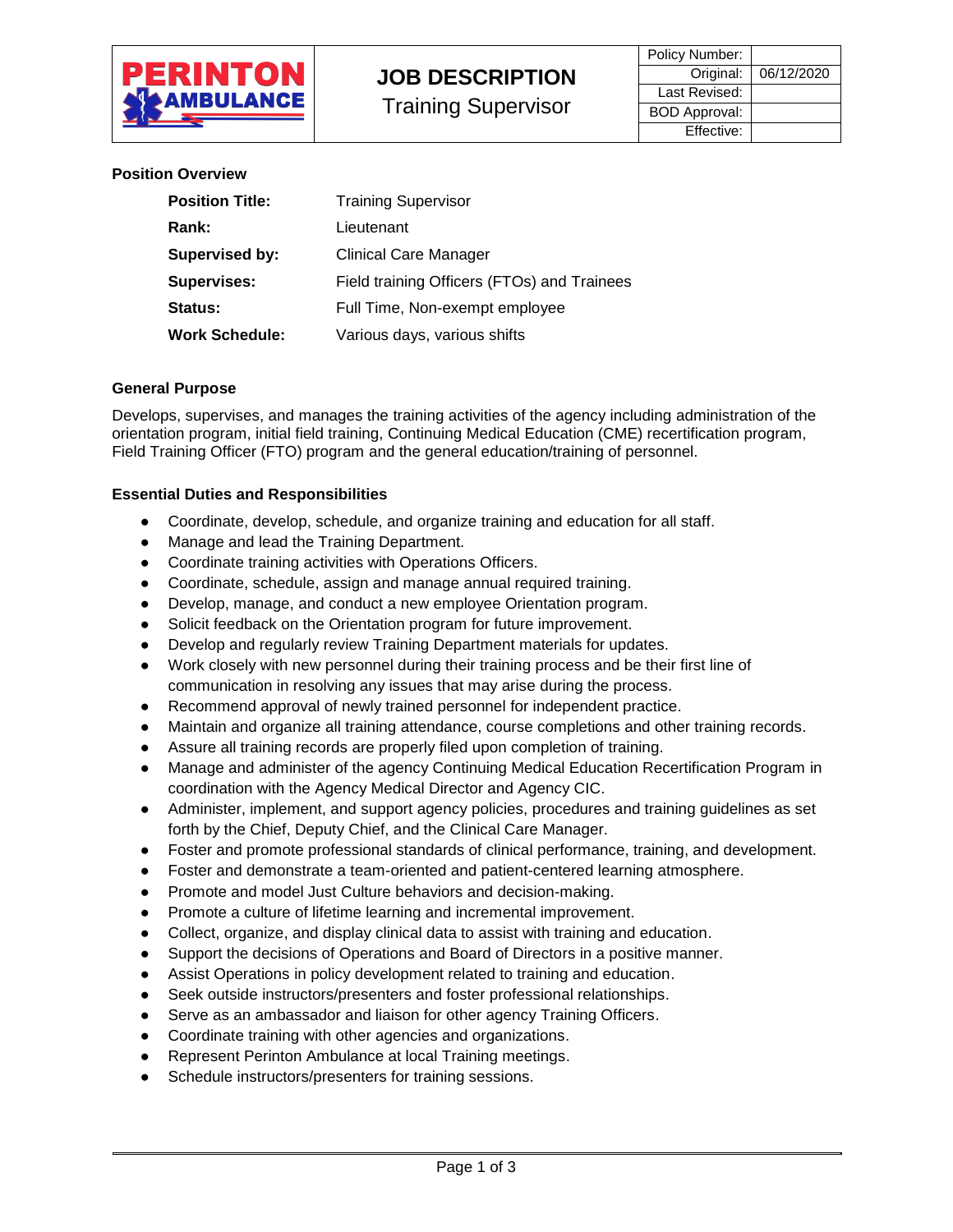

Training Supervisor

- Develop or coordinate the development of training content to meet the needs of the Training Department, as able.
- Coordinate the development of training sessions, programs, lectures, and online courses by staff and outside experts.
- Advertise training internally, and externally as appropriate.
- Develop, manage, and conduct a new employee Field Training program.
- Establish goals for the Field Training program and monitor progress.
- Collect and report data on the Field Training program.
- Manage the Field Training Officer (FTO) program.
- Solicit feedback on the Field Training program for FTO and program improvement.
- Continuously evaluate the effectiveness of the agency Training programs, FTOs, and progress of trainees.
- Review trainee and FTO evaluations, provide feedback as appropriate.
- Provide regular feedback to FTOs and Operations on the status of trainees.
- Coordinate FTO education and development.
- Interface with the Clinical Care Manager to develop strategies for individual and team learning.
- Work with Clinical Care Manager to identify gaps in training and education.
- Assist in developing and monitoring Learning Improvement Plans.
- Prepare an annual report of significant activities, achievements, specific goals, or major tasks achieved.
- Assists Clinical Care Manager with Quality Improvement initiatives.
- Assist with preparation of data for personnel performance evaluations.
- Prepare and submit annual budget request for the Training Department to the Chief.
- Coordinate with the Health & Safety Officer regarding all required OSHA training.
- Other duties as assigned.

# **Minimum Qualifications**

Education & Experience

- Associates degree in healthcare, business, education, management, or related area desired.
- Valid NYS EMT or Paramedic certification.
- Must be 21 years or older at time of appointment.
- Valid insurable NYS driver's license or equivalent.
- Must be an independently practicing EMT or Paramedic for a minimum of four years at a transporting EMS agency.
- Must be able to read, write, and speak the English language.
- Current MLREMS Preceptor (ALS or BLS), or ability to obtain within 6 months.
- Previous Supervisory or Training Officer (or equivalent) experience desired.

Necessary Knowledge, Skills and Abilities

- Familiar with NYS Article 30, Part 800 and DOH Policy Statements;
- Thorough knowledge of NYS DOH and MLREMS REMAC Protocols;
- Thorough knowledge of emergency scene operations;
- Must be able to achieve cleared EMT or Paramedic status within 90 days of appointment;
- Must be able to read, write, and speak the English language;